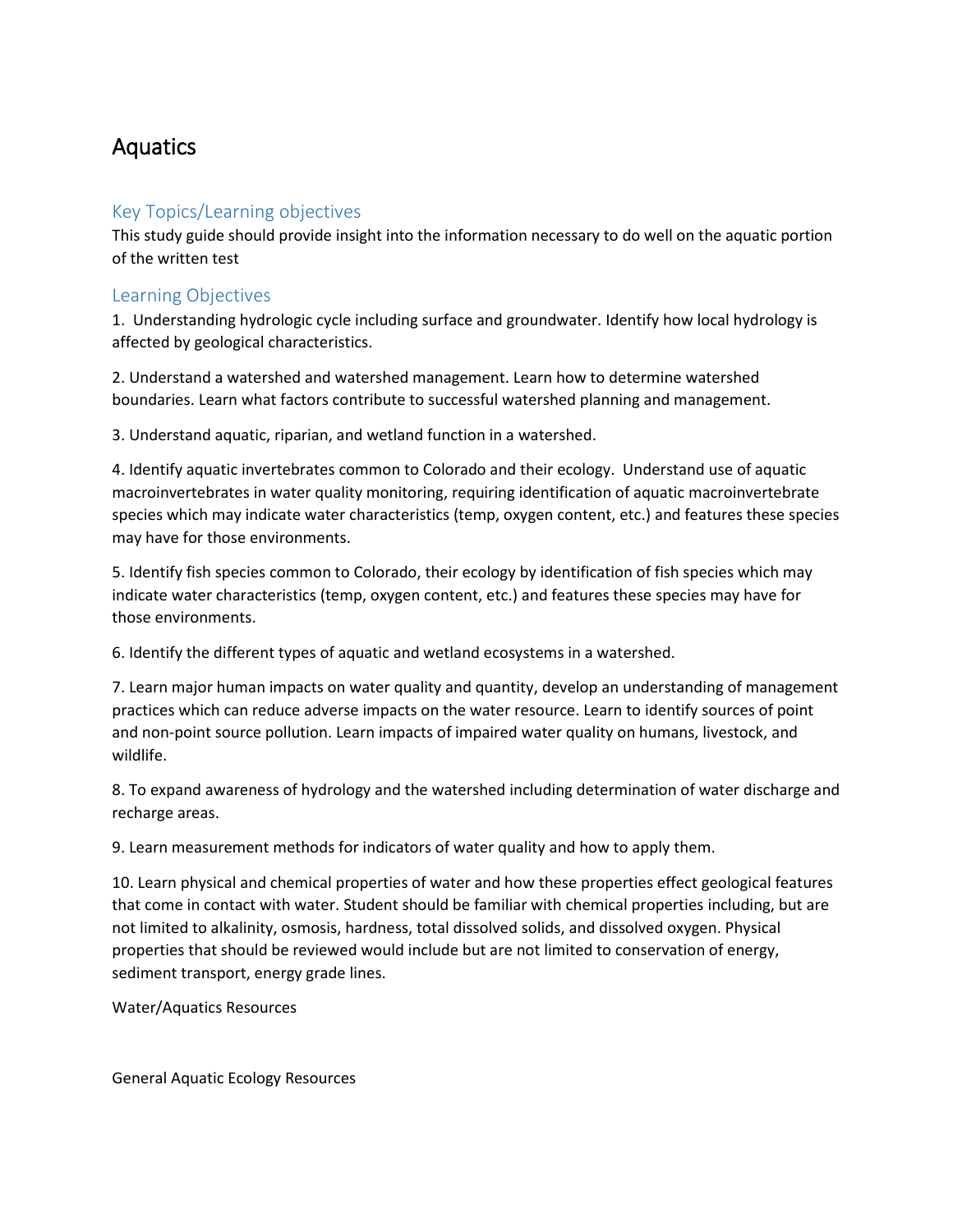#### Watersheds, the water cycle, and water quality

<http://water.epa.gov/type/rsl/monitoring/vms21.cfm>

Managing for healthy riparian areas: [http://www.wildlife.state.nh.us/Wildlife/Northeast\\_Mgt\\_Guide/Ch09\\_Riparian\\_Zones.pdf](http://www.wildlife.state.nh.us/Wildlife/Northeast_Mgt_Guide/Ch09_Riparian_Zones.pdf) <http://ohioline.osu.edu/ls-fact/0001.html>

Wetland function and values:

<http://cfpub.epa.gov/watertrain/pdf/modules/WetlandsFunctions.pdf>

Lake Ecology:

<http://cfpub.epa.gov/watertrain/pdf/limnology.pdf>

Aquatic Ecology Monitoring Techniques:

<http://water.epa.gov/type/rsl/monitoring/index.cfm>

(Note: In particular see the links to Stream, Lake, and Wetland Volunteer Methods Manuals)

Wetlands as Habitat for Wildlife/Fisheries (species, life history traits, and how to manage for them):

Invertebrates:

[http://www.dep.wv.gov/WWE/getinvolved/sos/Documents/Benthic/WVSOS\\_MacroIDGuide.pdf](http://www.dep.wv.gov/WWE/getinvolved/sos/Documents/Benthic/WVSOS_MacroIDGuide.pdf) <http://dnr.maryland.gov/education/envirothon/Aquatic%20Insect%20Ecology.pdf>

Fish:

<http://anrcatalog.ucdavis.edu/pdf/8112.pdf>

The amphibian leaflet mentions habitat requirements and the negative effects of bullfrogs: [http://www.nrcs.usda.gov/Internet/FSE\\_DOCUMENTS/nrcs143\\_022220.pdf](http://www.nrcs.usda.gov/Internet/FSE_DOCUMENTS/nrcs143_022220.pdf)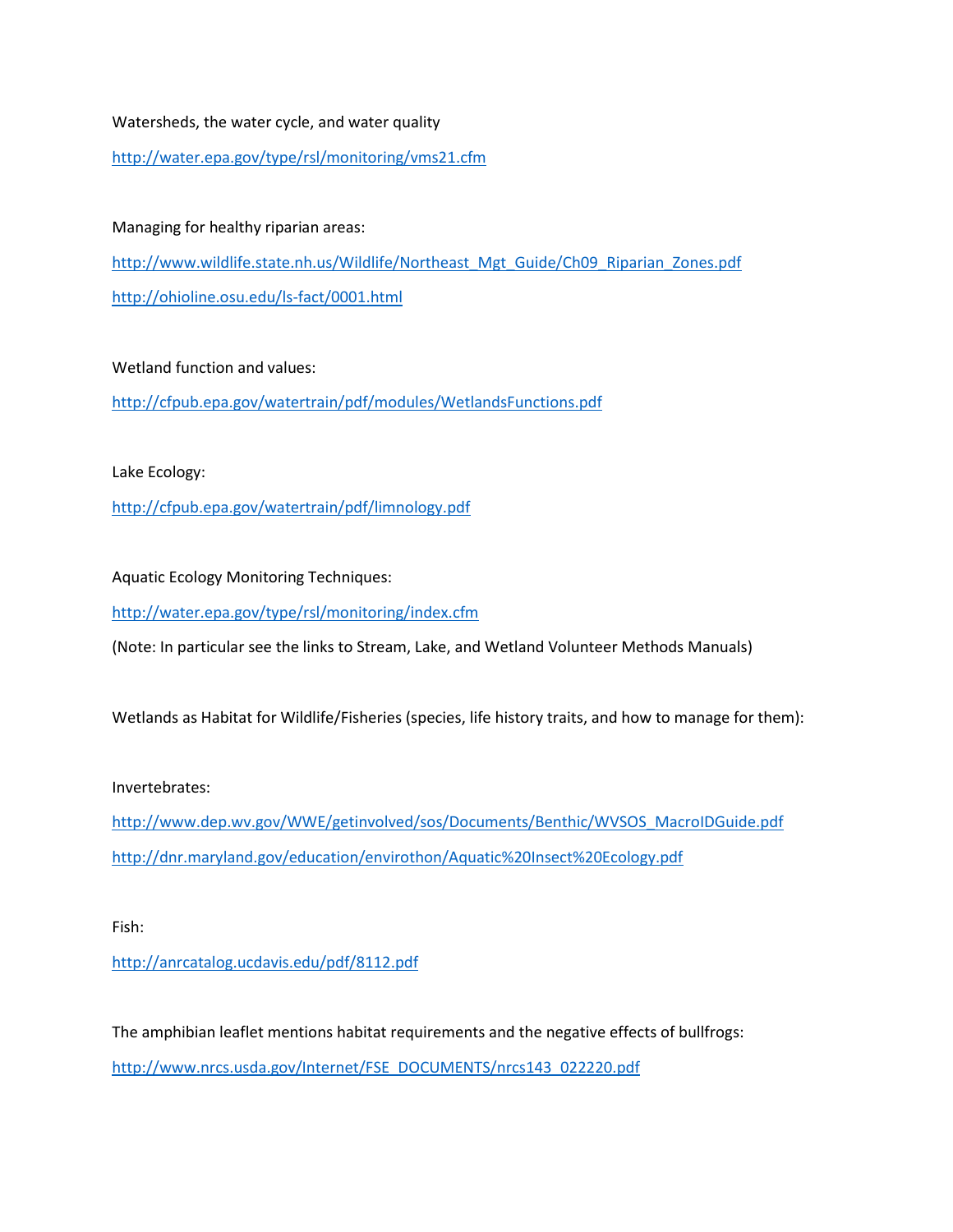Habitat needs and Managing wetlands for wading birds:

[http://www.nrcs.usda.gov/Internet/FSE\\_DOCUMENTS/nrcs143\\_022165.pdf](http://www.nrcs.usda.gov/Internet/FSE_DOCUMENTS/nrcs143_022165.pdf)

The most relevant sections of the mammal leaflet are the management techniques for wetlands and discussion about the benefits of beavers and minimizing damage caused by them.

[http://www.nrcs.usda.gov/Internet/FSE\\_DOCUMENTS/nrcs143\\_022221.pdf](http://www.nrcs.usda.gov/Internet/FSE_DOCUMENTS/nrcs143_022221.pdf)

Theme-specific Aquatic Ecology References:

Agriculture:

General guide to farm pond management:

[http://www.nrcs.usda.gov/Internet/FSE\\_DOCUMENTS/nrcs143\\_022244.pdf](http://www.nrcs.usda.gov/Internet/FSE_DOCUMENTS/nrcs143_022244.pdf)

Managing livestock to protect riparian and wetland areas:

<http://ohioline.osu.edu/ls-fact/0004.html>

Urban Forestry:

Urban Wetlands, Emporia State University

<http://home.kc.surewest.net/kcmallonees/wetlands/urbanwetlands.htm>

Note: Not Colorado-specific but has good information. Pay special attention to the "References" section for links to other resources.

EFFECTS OF HUMAN SETTLEMENT ON BIRD COMMUNITIES IN LOWLAND RIPARIAN AREAS OF COLORADO

[http://millerlab.nres.illinois.edu/pdfs/Effects%20of%20Human%20Settlement%20on%20Bird%20Comm](http://millerlab.nres.illinois.edu/pdfs/Effects%20of%20Human%20Settlement%20on%20Bird%20Communities%20in%20Lowland%20Riparian%20Areas%20of%20Colorado%20(USA).pdf) [unities%20in%20Lowland%20Riparian%20Areas%20of%20Colorado%20\(USA\).pdf](http://millerlab.nres.illinois.edu/pdfs/Effects%20of%20Human%20Settlement%20on%20Bird%20Communities%20in%20Lowland%20Riparian%20Areas%20of%20Colorado%20(USA).pdf)

Note: pay attention to the concepts and findings of the study and don't get intimidated by the statistical methods.